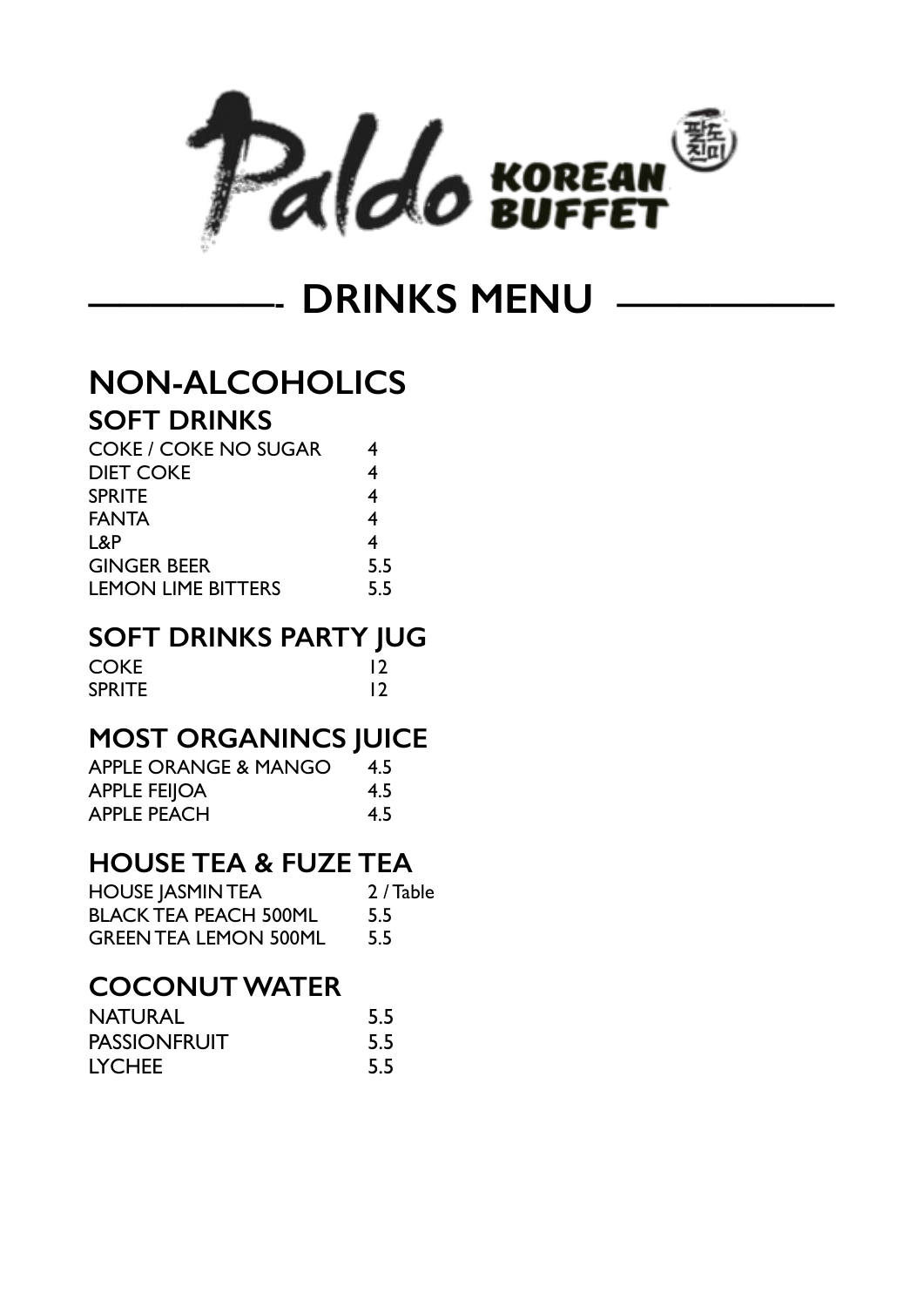# **ALCOHOLICS**

# **SOJU KOREAN SPIRIT**

| <b>CHAMISUL ORIGINAL</b>       | 10 |
|--------------------------------|----|
| <b>CHAMISUL FRESH</b>          | 10 |
| <b>PEACH SOJU BEST SELLER!</b> | 10 |
| <b>GREEN GRAPE SOJU</b>        | 10 |
| <b>STRAWBERRY SOJU NEW!</b>    | 10 |

# **TRADITIONAL RICE WINE**

**MAKKOLI** RICE WINE 750ML (6%) 10 Milky and lightly sparkling rice wine. Slightly sweet, tangy, bitter, and astringent.

# **KOREAN BEER**

**HITE** PALE LAGER 8

Traditional Pale Lager perfected with 80 years of beer brewing know-how. Brewed with rice in addition to barley. Light bodied. Dry finish with a slight sweetness.

#### **CASS** PALE LAGER 8

Light aromas of pale malts with gun-smoke hops aromas. Medium bodied. Medium carbonation. Dry finish with a light bitterness.

### **OTHER BOTTLED BEER**

| <b>TSINGTAO</b> | <b>TSINGTAO, CN</b>                       |     |
|-----------------|-------------------------------------------|-----|
| <b>CORONA</b>   | <b>MEXICO, CENTRAL AMAERICA</b>           | 8.5 |
| <b>HEINEKEN</b> | AMSTERDAM, NLD                            | 8.5 |
|                 | <b>AMSTEL LIGHT (2.5%) AMSTERDAM, NLD</b> | 8.5 |

# **SPIRITS**

#### **HOUSE SINGLE 8 / HOUSE DOUBLE 10**

| <b>VODKA</b>                    | Smirnoff                           |
|---------------------------------|------------------------------------|
| <b>GIN</b>                      | Gordon's                           |
| <b>DARK RUM</b>                 | Coruba                             |
| <b>WHITE RUM</b>                | Bacardi / Malibu                   |
| <b>WHISKEY</b>                  | Johnnie Walker Red / Canadian Club |
| <b>BOURBON WHISKEY Jim Beam</b> |                                    |
| <b>BRANDY</b>                   | <b>Chatelle Napoleon</b>           |
| <b>TEQUILA</b>                  | Pepe Lopez                         |
| <b>LIQUEURS</b>                 | Midori, Kahlua, Baileys            |